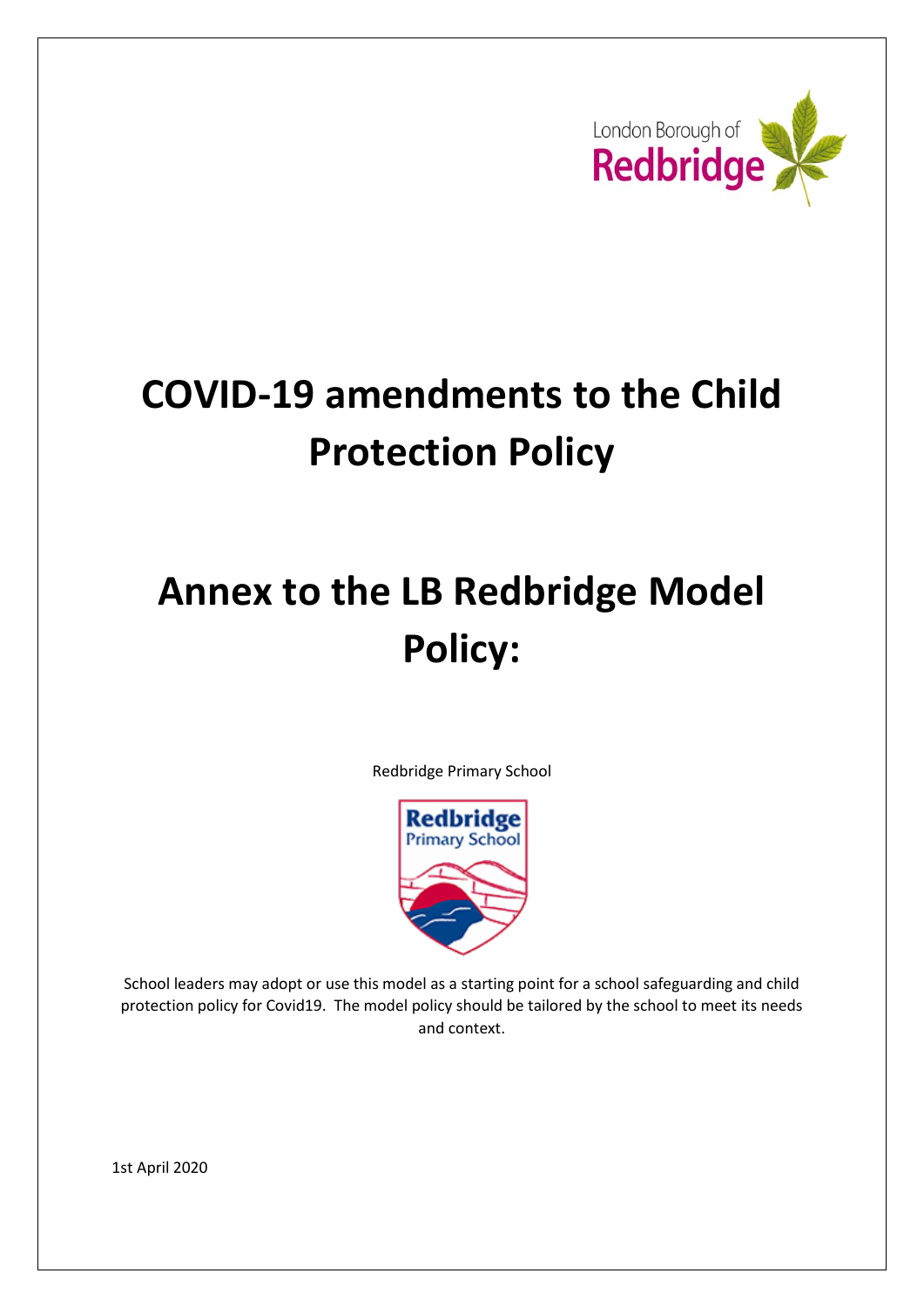This interim guidance has been developed as a response to Government's guidance, however, please be aware this could be subject to change as legislation develops. Please make sure you have the latest version of this document. There have been significant changes within our setting in response to the outbreak of Covid19. Many young people are now at home and staffing is likely to be significantly affected through illness and self-isolation.

Despite the changes, the school's Child Protection Policy is *fundamentally* the same: children and young people always come first, staff should respond robustly to safeguarding concerns and contact the DSL in line with our established safeguarding procedure.

This annex sets out some of the adjustments we are making in line with the changed arrangements in the school and following advice from government and local agencies.

The current school position and local advice

Any updates from the 3 safeguarding partners including information on changes in arrangements for CP Conferences and Looked After Reviews can be found here:

<https://www.redbridgescp.org.uk/>

#### **Reporting arrangements**

The school arrangements continue in line with our child protection policy.

**The Designated Safeguarding Lead is:** Steve Davies (Tel no- 02085517429, Email: steve.davies@redbridgeprimary.redbridge.sch.uk

#### **The Deputy DSLs are:**

Harveen Heer (Tel- 02085517429 Email: hheer1.317@lgflmail.org)

Kirstie Southall (ksouthall2.317@lfglmail.org)

Rachel Targett Adams (rachel.targett-adams@highlandsprimary.net)

Raakhe Sagar (rkaur29.317@lgflmail.org)

The school's approach ensures the DSL or a deputy is always on site while the school is open. In the unusual circumstance this is not possible the DSL or Deputy DSL will be contactable and the Headteacher or a member of the Senior Leadership Team will email all staff by 8am to advise they are acting in an on-site safeguarding role together with contact details for the DSL or Deputy DSL.

Staff will continue to follow the Child Protection procedure and advise the safeguarding leads immediately about concerns they have about any child, whether in school or not. COVID-19 means a need for increased vigilance due to the pressures on services, families and young people, rather than a reduction in our standards.

Children's services may be affected by the impact of the virus on staff and an increased demand for services. Where a child is at risk of significant harm there may be a need to be persistent in referring concerns to the local authority. The arrangements for contacting children's services are:

If you have concerns about a child's welfare or suspect that a child is being neglected or abused, please telephone Redbridge Council on: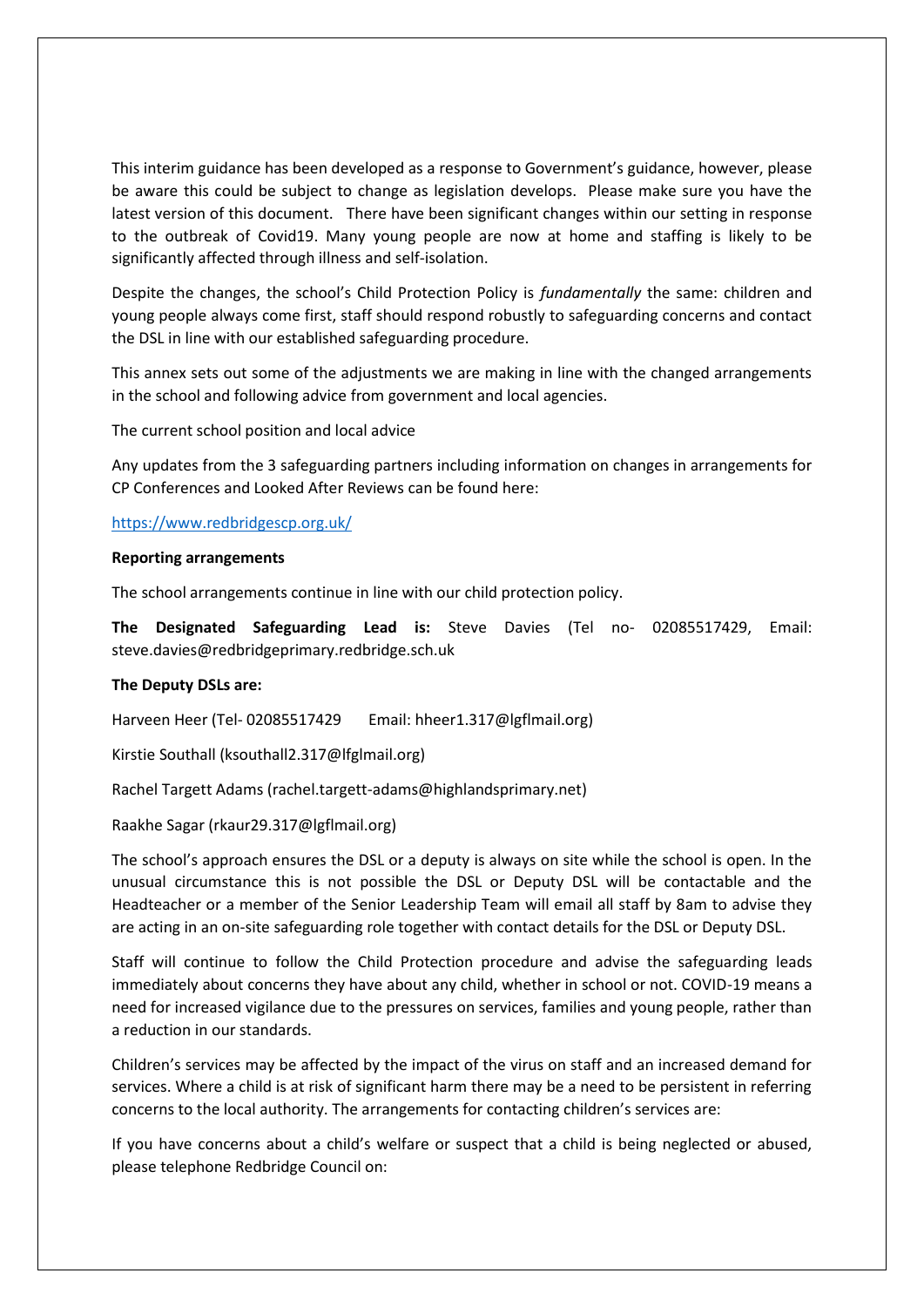020 8708 3885 from 9.00am to 5.00pm

020 8708 5897 (after 5.00pm and weekends)

Alternatively, you may complete and submit a LBR Multi Agency Referral Form (MARF) Template to CPAT.referrals@redbridge.gov.uk.

For immediate help ring the police on 999.

Should a child in the school's view be at risk of significant harm and local agencies are not able to respond, the school will immediately follow the safeguarding children partnership escalation procedure, available here:

#### **Redbridge**

[https://www.redbridgescp.org.uk/professionals/what-should-you-do-when-there-is-a-professional](https://www.redbridgescp.org.uk/professionals/what-should-you-do-when-there-is-a-professional-disagreement-about-a-child/)[disagreement-about-a-child/](https://www.redbridgescp.org.uk/professionals/what-should-you-do-when-there-is-a-professional-disagreement-about-a-child/)

#### **Identifying vulnerability**

We have undertaken a scoping exercise to identify the most vulnerable children.

Vulnerable children include those who have a social worker and those children and young people up to the age of 25 with education, health care (EHC) plans.

Those who have a social worker include children who have a child protection plan and those who are looked after by the local authority. A child may also be deemed to be vulnerable if they have been assessed as being in need or otherwise meet the definition in section 17 of the Children Act 1989.

Those with an EHC plan should be risk-assessed by their school or college in consultation with the local authority (LA) and parents, to decide whether they need to continue to be offered a school or college place in order to meet their needs, or whether they can safely have their needs met at home. This could include, if necessary, carers, therapists or clinicians visiting the home to provide any essential services. Many children and young people with EHC plans can safely remain at home.

We know that schools and other education providers may also want to support other children who are vulnerable where they are able to do so. Eligibility for free school meals should not be the only determining factor in assessing vulnerability.

We have put in place specific arrangements in respect of the following groups:

- Looked After Children A welfare call to families twice a week from a member of SLT
- Previously Looked After Children A welfare call to families once a week from a member of SLT

• Children subject to a child protection plan – A welfare call to families twice a week from a member of SLT

• Children who have, or have previously had, a social worker – A welfare call to families once a week from a member of SLT. There is an expectation that children with a social worker must attend school (or another school by arrangement), unless in consultation with the child's social worker and family it is agreed this is not in the best interests of the child.

• Children with an EHCP – A weekly welfare call to all families from Assistant Head/SENCo.

• Children on the edge of social care involvement or pending allocation of a social worker – Where required these children will be offered a place at school (or another school by arrangement).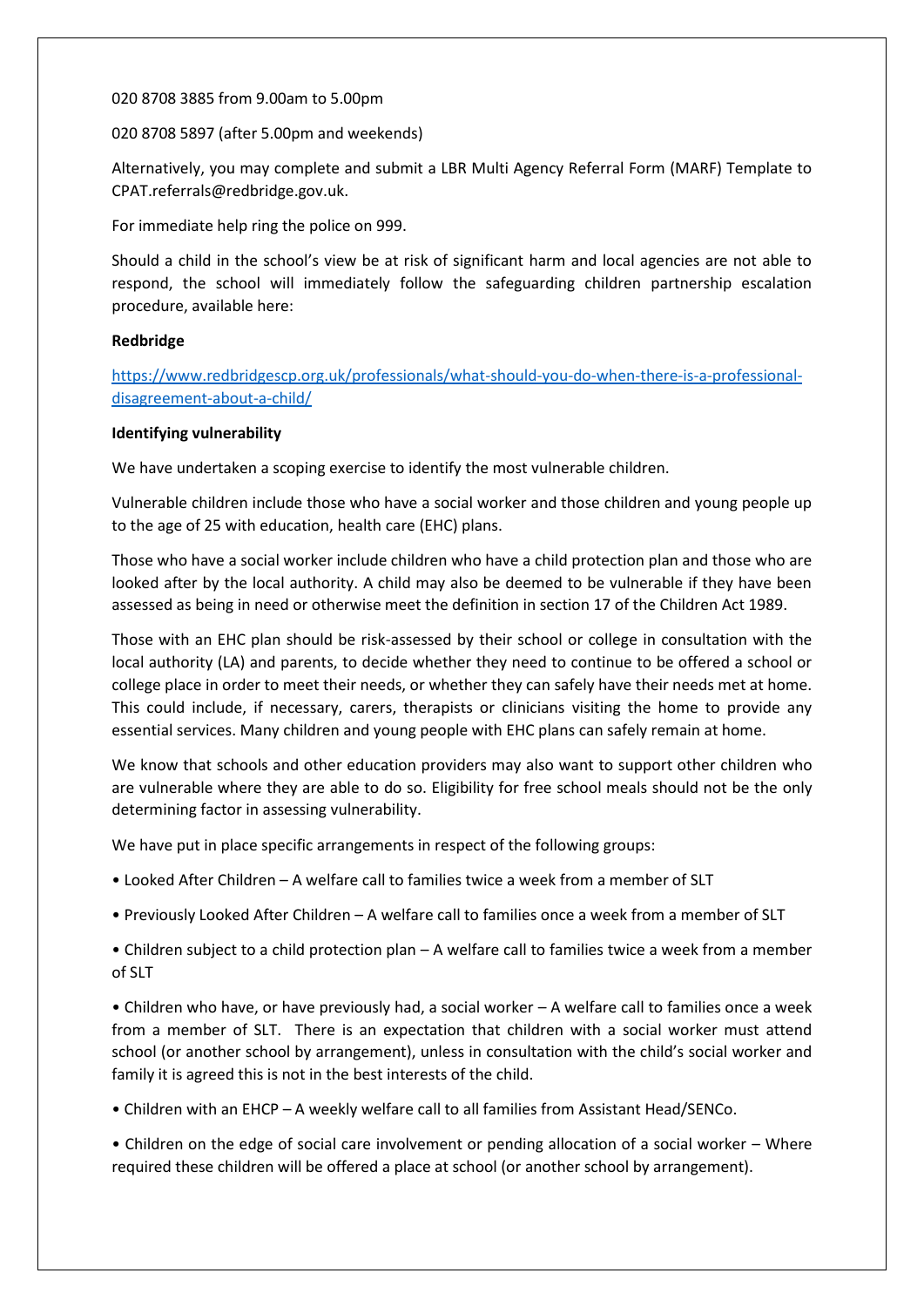• Other children the school considers vulnerable. More children may be added to this group in response to concerns raised with the DSL. These children can be offered care at school if required.

Each of these children has an individual plan which has been shared with other agencies involved in their care, including where appropriate their social worker and the Virtual School Head for Looked After and previously Looked After Children.

In addition, the following groups have specific arrangements around contact and support from the school.

• Children of key workers who may attend school – will be given an allocated provision at school from 8.50-3.35pm Monday to Friday. However, in the event that a key worker is not working or another family member is home, children can be safely cared for at home in order to limit the chance of the virus spreading.

• Children at home will access home learning activities set by class teachers on the school website.

The plans in respect of each child in these groups should state how often they are to be reviewed.

## **Holiday arrangements**

During the Easter holidays, Redbridge Primary School will be closed and the Local Authority will be operating an Easter holiday provision for the children of key workers only. All those relevant parents from school have been contacted about this already.

## **Attendance**

The school is following the attendance guidance issued by Government. Where a child is expected and does not arrive the school will follow our attendance procedure and make contact with the family. If contact is not possible by 9:30am the DSL must be informed. The DSL will attempt a range of methods to contact the parent (Skype, FaceTime, through a relative etc) but if necessary arrange a home visit by the school or another appropriate agency. A risk assessment will be undertaken to consider managing the implications of COVID-19 alongside other risks perceived to the child. The risk of COVID-19 does not override the duty on the school to ensure children and young people are safe.

The School will follow the guidance below issued by the Local Authority.

## **Procedures for recording school attendance**

Please record all pupils on the electronic registration system with a # code regardless of whether they are in school.

Use the spreadsheet provided by the Redbridge Research and Data Team to record the attendance of those pupils who you are expecting to attend school on each day.

Allocate staff to follow up those children who are not in attendance by normal procedures i.e. group-call, telephone call.

For those pupils not in attendance who are open to Social Care either under the category of Child in Need or subject to a Child Protection plan could you please email the names of these to Sue Bendon at sue.bendon@redbridge.gov.uk. Please advise if you have managed to speak to the parent/carer and if so, please give the reason provided by the parent for absence. EWS will liaise with our Social Care colleagues where necessary to decide on the next course of action.

For other children who do not attend and you have concerns please discuss with your LBR allocated EWO.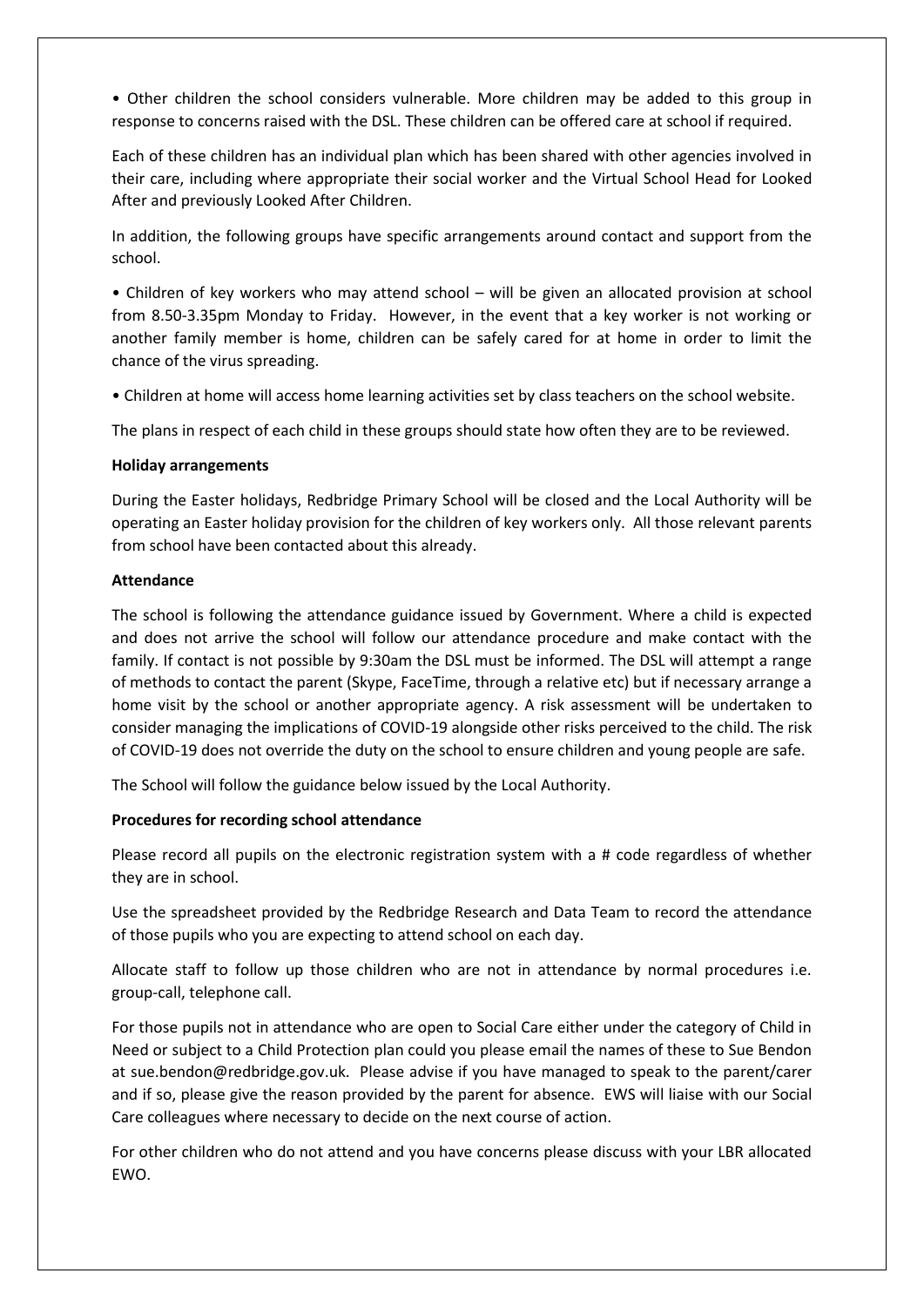If you are a school that does not currently use our service, we are asking that you follow step 4 as above. For step 5 please contact us on 0208 708 6020 or ews@redbridge.gov.uk. We are asking for these procedures to be adopted by all schools during the current time so that we can ensure that a consistent approach is adopted for the follow up of this vulnerable cohort.

## **Staff will be aware of increased risk**

The pressures on children and their families now are significant. There will be heightened awareness of family pressures through being contained in a small area, poverty, and financial or health anxiety. These areas should be considered in the setting of any work for children to undertake at home (including recognising the impact of online learning – see below). Staff will be aware of the mental health of both children and their parents and carers, informing the DSL about any concerns.

## **Peer on peer abuse**

We recognise the potential for abuse to go on between young people, especially in the context of a school closure or partial closure. Our staff will remain vigilant to the signs of peer-on-peer abuse, including those between young people who are not currently attending our provision. Extra care should be taken where groups have mixed age, developmental stages, are attending other schools as an interim measure and similar. When contacting these families our staff will ask about relationships between learners.

We also address the issue of peer-on-peer abuse in our remote learning curriculum. [please describe].

## **Risk online**

Young people will be using the internet more during this period. The school may also use online approaches to deliver training or support. Staff will be aware of the signs and signals of cyberbullying and other risks online and apply the same child-centred safeguarding practices as when children were learning at the school.

- The school continues to ensure appropriate filters and monitors are in place
- Our governing body will review arrangements to ensure they remain appropriate

• The school has taken on board guidance from the UK Safer Internet Centre on safe remote learning and guidance for safer working practice from the Safer Recruitment Consortium. We have reviewed the code of conduct and information sharing policy accordingly, please see our Acceptable Use Policy.

• Staff have discussed the risk that professional boundaries could slip during this exceptional period and been reminded of the school's code of conduct and importance of using school systems to communicate with children and their families.

## **Children and online safety away from school and college**

It is important that all staff who interact with children, including online, continue to look out for signs that a child may be at risk. Any such concerns should be dealt with as per the Child Protection Policy and where appropriate referrals should still be made to children's social care and as required, the police.

Online teaching should follow the same principles as set out in the code of conduct.

Redbridge Primary School will ensure any use of online learning tools and systems is in line with privacy and data protection/GDPR requirements.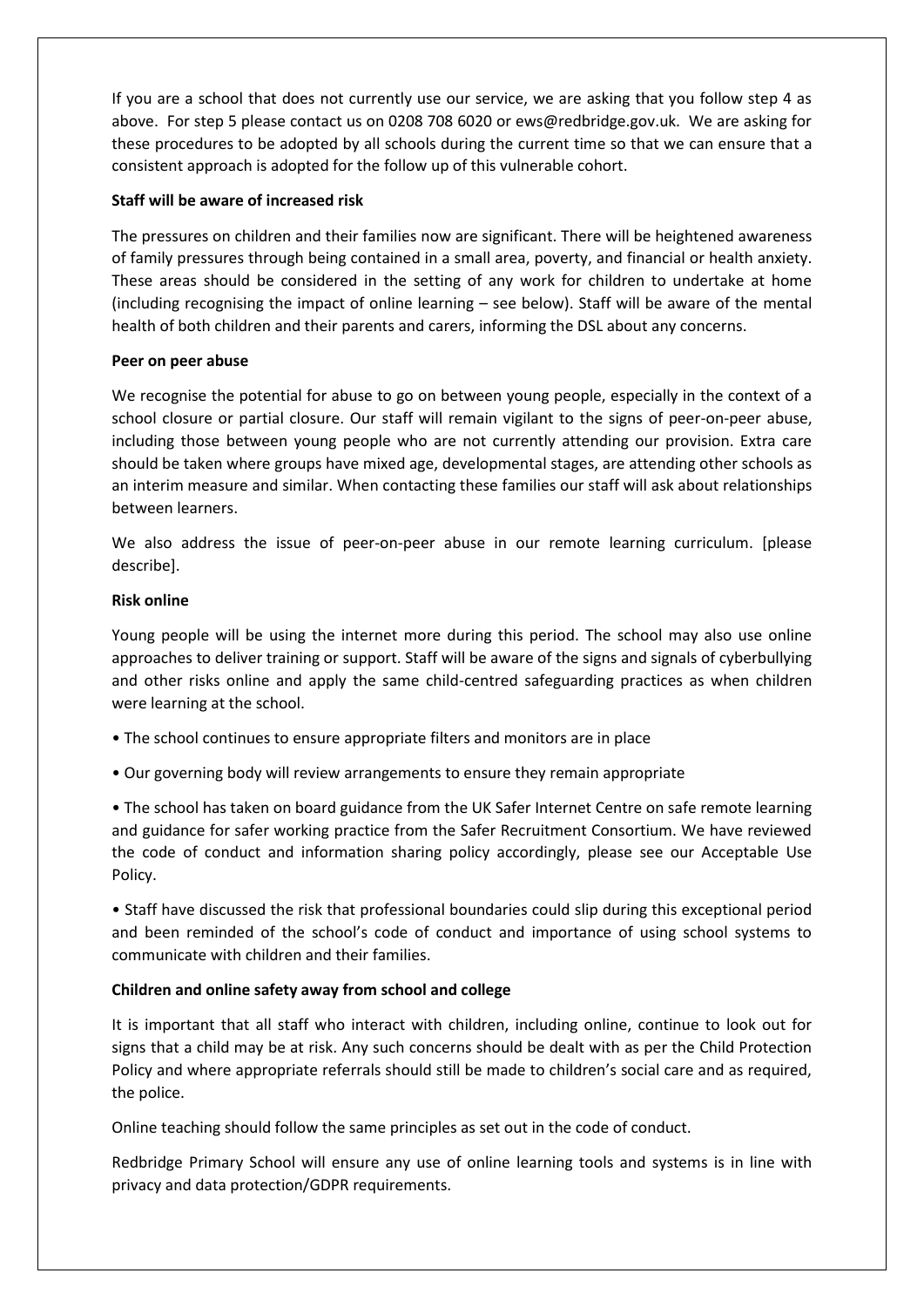Below are some things to consider when delivering virtual lessons, especially where webcams are involved:

- No 1:1s, groups only
- Staff and children must wear suitable clothing, as should anyone else in the household.

• Any computers used should be in appropriate areas, for example, not in bedrooms; and the background should be blurred.

• The live class should be recorded so that if any issues were to arise, the video can be reviewed.

• Live classes should be kept to a reasonable length of time, or the streaming may prevent the family 'getting on' with their day.

- Language must be professional and appropriate, including any family members in the background.
- Staff must only use platforms the school to communicate with pupils
- Staff should record, the length, time, date and attendance of any sessions held.

Parents and carers have received information about keeping children safe online with peers, the school, other education offers they may access and the wider internet community. We have set out the school's approach, including the sites children will asked to access and set out who from the school (if anyone) their child is going to be interacting with online. Parents have been offered the following links:

- Internet matters for support for parents and carers to keep their children safe online
- London Grid for Learning for support for parents and carers to keep their children safe online
- Thinkuknow for advice from the National Crime Agency to stay safe online
- Free additional support for staff in responding to online safety issues can be accessed from the Professionals Online Safety Helpline at the UK Safer Internet Centre.

#### **Allegations or concerns about staff**

With such different arrangements young people could be at greater risk of abuse from staff or volunteers. We remind all staff to maintain the view that 'it could happen here' and to immediately report any concern, no matter how small, to the safeguarding team.

Any staff or volunteers from outside our setting will complete an induction to ensure they are aware of the risks and know what they need to do if they are concerned.

We have confirmed the arrangements to contact the LADO at the local authority remain unchanged:

#### **Redbridge**

Helen Curtis, 020 8708 5350

#### [helen.curtis@redbridge.gov.uk](mailto:helen.curtis@redbridge.gov.uk)

If necessary, the school will continue to follow the duty to refer to DBS any adult who has harmed or poses a risk of harm to a child or vulnerable adult, and to the Teacher Regulation Agency in line with paragraph 166 of Keeping Children Safe in Education 2019 using the address [Misconduct.Teacher@education.gov.uk](mailto:Misconduct.Teacher@education.gov.uk)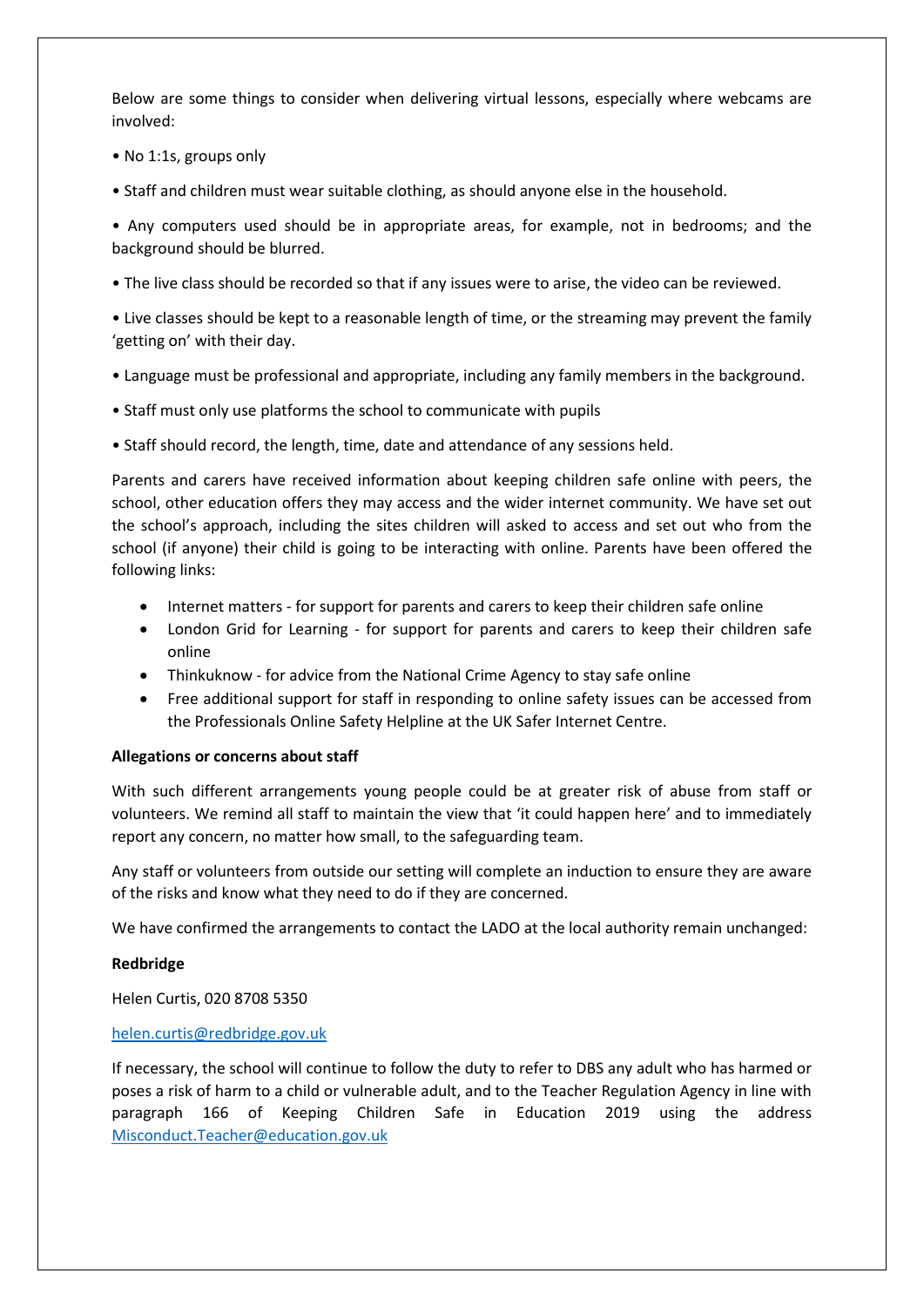#### **New staff or volunteers**

New starters must have an induction before starting or on their first morning with the DSL or a deputy. They must read the school child protection policy, the behaviour policy, the whistleblowing policy and the code of conduct. The DSL or deputy will ensure new recruits know who to contact if worried about a child and ensure the new starters are familiar with the child protection procedure.

If staff or volunteers are transferring in from other registered education or childcare settings for a temporary period to support the care of children, we will seek evidence from their setting that

• the member of staff has completed relevant safeguarding training in line with other similar staff or volunteers,

• they have read Part I and Annex A of Keeping Children Safe in Education, and

• where the role involves regulated activity and the appropriate DBS check has been undertaken by that setting we will undertake a written risk assessment to determine whether a new DBS would need to be undertaken. It may be in these exceptional times we can rely on the DBS undertaken by their setting.

## **Our child protection procedures hold strong:**

• Volunteers may not be left unsupervised with children until suitable checks have been undertaken. People supervising volunteers must be themselves in regulated activity, able to provide regular, day to day supervision and reasonable in all circumstances to protect the children.

• The school will undertake a written risk assessment on the specific role of each volunteer to decide whether to obtain an enhanced DBS check (with barred list information) for all staff and volunteers new to working in regulated activity in line with DBS guidance.

• When undertaking ID checks on documents for the DBS it is reasonable to initially check these documents online through a live video link and to accept scanned images of documents for the purpose of applying for the check. The actual documents will then be checked against the scanned images when the employee or volunteer arrives for their first day.

• The school will update the Single Central Record of all staff and volunteers working in the school, including those from other settings. This will include the risk assessment around the DBS. A record will be kept by [insert arrangements] of who is working in the school each day.

## **New children at the school**

Where children join our school from other settings we will require confirmation from the DSL whether they have a Safeguarding File or SEN statement/EHCP. This file must be provided securely before the child begins at our school and a call made from our DSL or a deputy to the placing school's DSL to discuss how best to keep the child safe. In some unusual circumstance this may not be possible. Information provided must include contact details for any appointed social worker and where relevant for the Virtual School Head. Safeguarding information about children placed in our school will be recorded on our safeguarding system, will be securely copied to the placing school DSL and will be securely returned to the placing school on completion of the child's placement with us so there is a continuous safeguarding record for the child.

The DSL will undertake a risk assessment in respect of any new information received, considering how risks will be managed and which staff need to know about the information. This will be recorded on our safeguarding recording system.